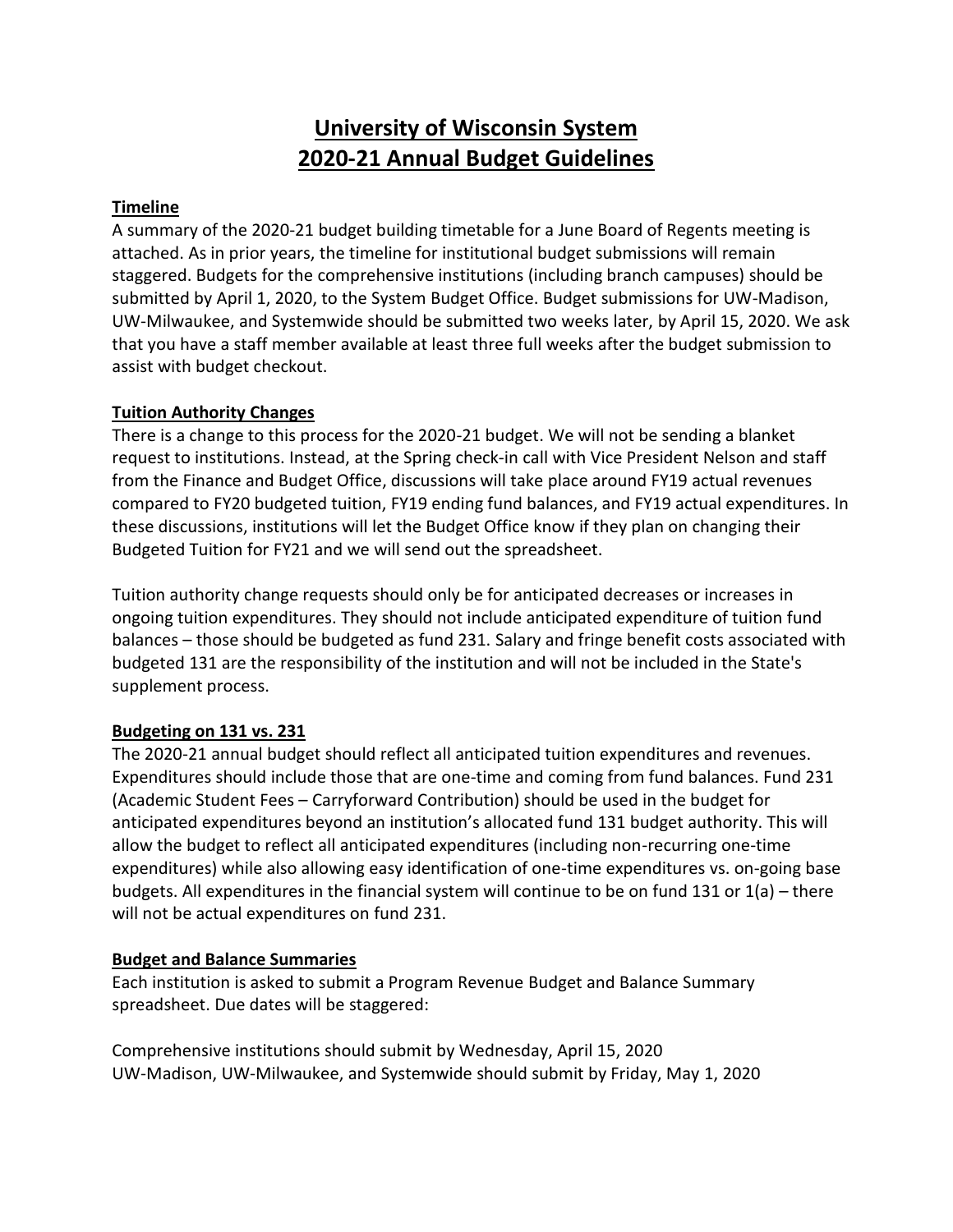The Budget and Balance Summary template will be sent to the Chief Business Officer and Budget Director of each institution in March 2020. The information on this spreadsheet will be used to report estimated cash flow and fund balances through 2020-21 in the Annual Budget Document presented to the Board of Regents.

Institutions will not be required to complete a forecast via PlanUW in April, 2020. Further communication regarding Forecast will be provided at upcoming IAG meetings.

#### **GPR Budget Shifts**

While building your 2020-21 budget, keep in mind that there should be no shifts onto the GPR salary line beyond what has been allocated. Increases on the salary line may result in a corresponding increase to the fringe benefit line which will be de-allocated from your supplies and services budget.

#### **PlanUW**

Starting with fiscal year 2019-20, PlanUW replaced 3270 as the UW System budgeting tool. PlanUW is used for budgeting non-salary expenses as well as revenue budgeting. Budgets are now being developed utilizing detailed account codes rather than just the major class.

Budgeting of revenue was new in 2019-20. The System Budget Office will budget GPR revenue for institutions. All other revenue should be budgeted based on the amount of revenue the institution expects to generate, rather than balancing to expenditures.

PlanUW integrates with the Shared Financial System (SFS), the Compensation Administration Tool (CAT), and the Planning Allocation System (PA). More information and resources related to PlanUW can be found at: <https://www.wisconsin.edu/budget-planning/system-project/>

## **PlanUW Integrations**

Integrations with PlanUW during FY21 budget development will happen on the following cadence:

| <b>Combo Edit Checks</b>     | Nightly           |
|------------------------------|-------------------|
| <b>CAT to PlanUW</b>         | Mid-day & Nightly |
| *Department Metadata Refresh | Weekly            |
| Account Metadata Refresh     | Weekly            |

\*Frequency of this integration will be increased to nightly after the process has been thoroughly tested

## **SmartView**

It is recommended that users update their SmartView version at least once per year. Procedures for installing SmartView can be found here (ensure "run as administrator" is selected): <https://www.wisconsin.edu/budget-planning/system-project/help-topics/>